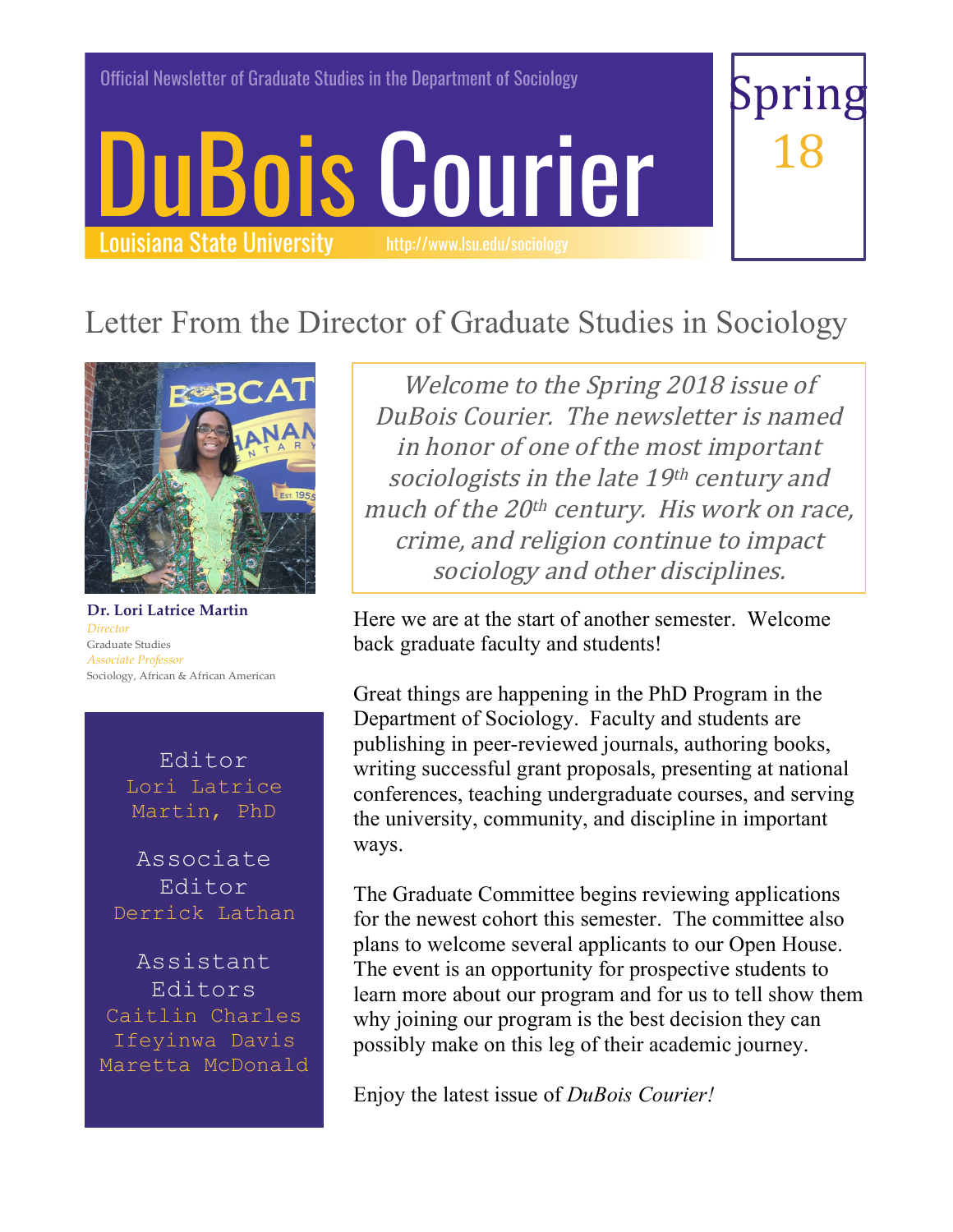# **CHAIR'S CORNER**

#### Department Chair – Yoshinori Kamo

#### Professor, Sociology



Welcome back! I hope your winter break was productive, rewarding, and/or refreshing. I also hope you are excited about going back to the classes, exams, projects, and of course, theses/empirical papers or dissertations.

The department started its Open House for prospective students four years ago. As we plan to do so again this year, I ask existing students to help out the Graduate Committee in welcoming your future fellow students. Continuous input from good students are the bloodline of our

program, as you know.

I would like to talk about your research planning this time.

When I was on the job market (yes, it was a LONG time ago), I had seven publications. Three of those are sole-authored (term paper, MA thesis, and stand-alone paper), but the remaining four were with co-authors; my advisor, post-doc, and fellow graduate students.

There is a limit to what you can do yourself; this is true not only in business and sports, but also in academia. Fortunately, LSU Sociology faculty have a long history of collaborations involving graduate students. While you should take advantage of it, I feel that there are two distinct ways to collaborate with faculty members; push and pull, analogous to the concepts in immigration research.

You often have your own ideas of research (to be culminated in term papers, theses/empirical papers, and/or dissertations), and you can "push" these ideas to faculty members and/or your fellow students. In these cases, you should be a senior author. On the other hand, our productive faculty members often need help from their potential coauthors in literature review, cleaning data, actual analysis, and/or conceptual discussion. In cases like this, you are "pulled" into their research projects, probably as a junior author.

I have some words of advice on the authorship, though. BEFORE starting collaboration, make sure to discuss the order of the authorship. Knowing that you are the senior or junior author is critical since you should allocate your time wisely working on multiple papers and projects. What's the best way to avoid unfair authorships? Write two papers with the same collaborator and split the authorship.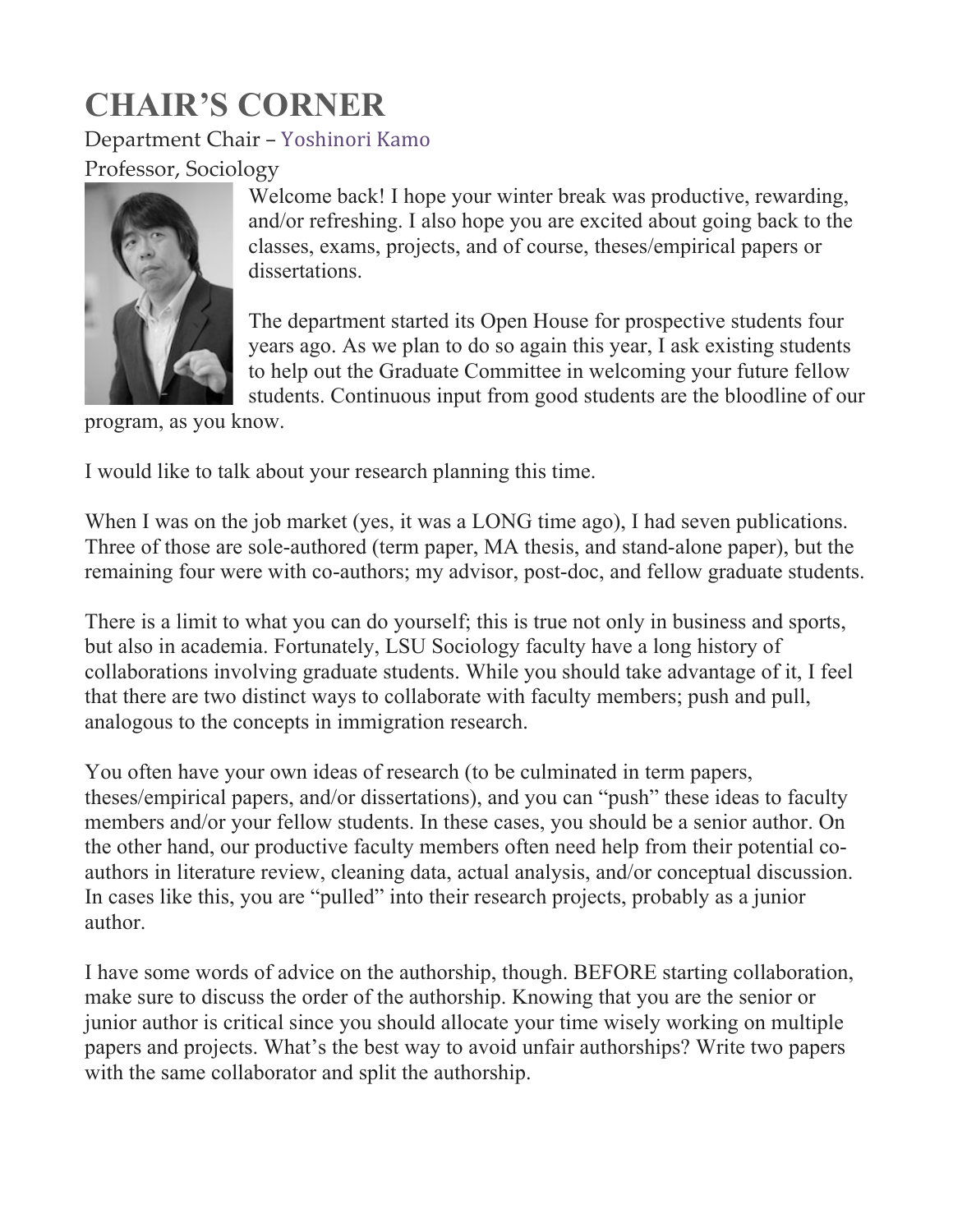Some faculty members like to "pull" students, and others like to be "pushed." This may be due to their academic life stages or research style. Either way, you will learn a lot from working with faculty members. For most students, thus, co-authored papers are quick ways to get publications (though it's not the only way).

I hope you take advantage of our collaboration "tradition," and will have a productive career here at LSU!

Geaux, Tigers!



DANA BERKOWITZ

#### Congratulations, Dr. Dana Berkowitz! Her book, *Botox Nation*, was selected by *NPR* as a Great Read for 2017.

Fifteen years ago, almost no one had heard of Botox. Then the FDA approved using botulinum toxin to temporarily smooth wrinkles, and today, millions of Americans get injections each year. It has become as routine as getting your hair colored. But why are we so freaked out by aging? Berkowitz unpacks the antiaging industry in ways that will make you think.

— recommended by **Marilyn Geewax**, editor, Business Desk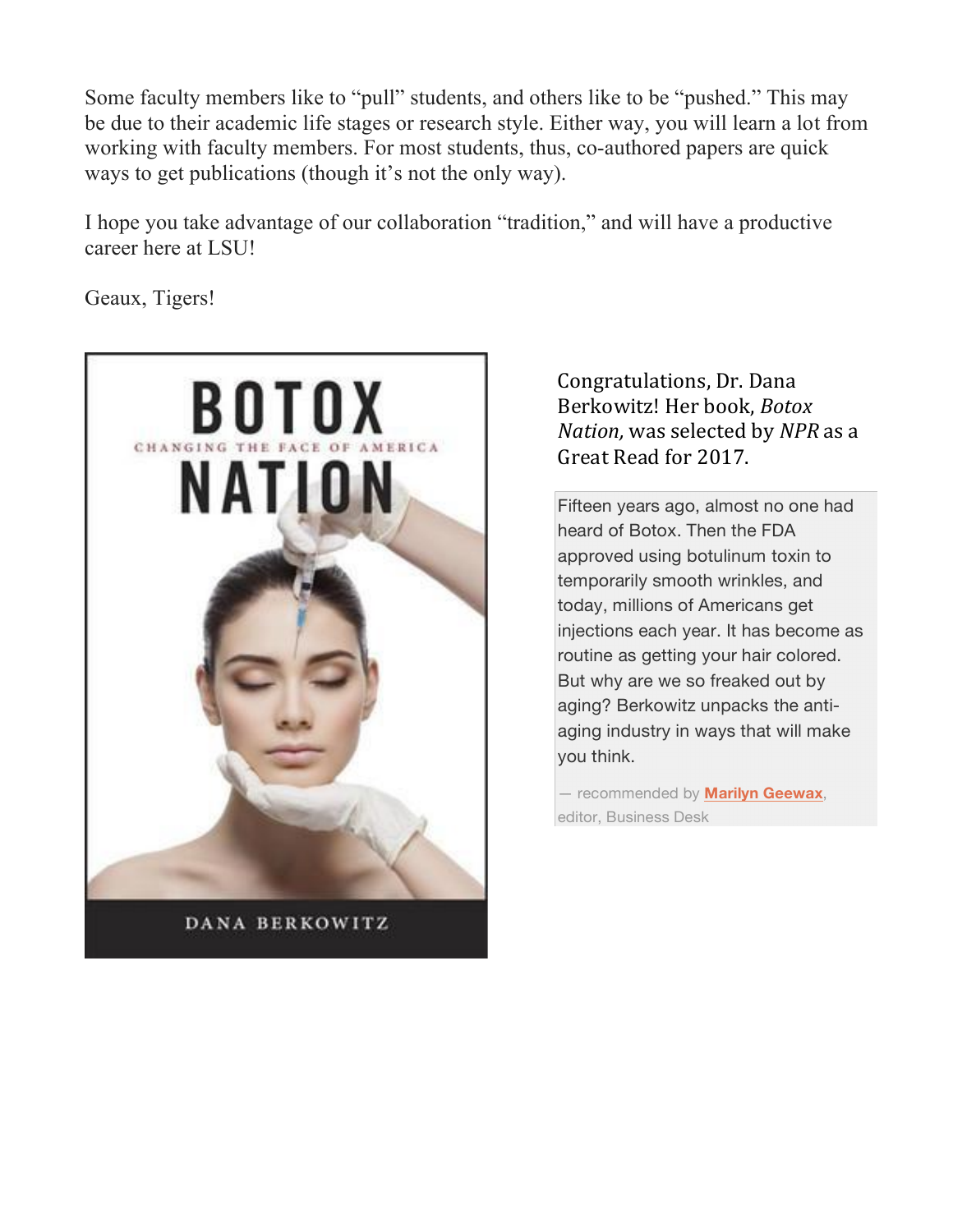# **GRADUATE STUDIES**

### SOCIOLOGY FACULTY

Michael S. Barton (PhD, Albany) Criminology, Urban Sociology Sarah Becker (PhD, Massachusetts) Communities and Crime, Ethnography Qualitative Methods Dana Berkowitz (PhD, Florida) Gender, Bodies and Embodiment, Sexualities, Families Troy C. Blanchard (PhD, LSU) *Associate Dean of College of Humanities and Social Sciences* Social Demography, Stratification, Community, Religion Chantel Chauvin (PhD, LSU) Violent Crime, Delinquency, Gender and Crime Skylar Gremillion (PhD, LSU) *Director of Undergraduate Studies* Gender, Law, Inequality, Online Communications Yoshinori Kamo (PhD, Washington) *Department Chair* Inequality, Family, Comparative Rhiannon A. Kroeger (PhD, Ohio State) Families and Health, Family Formation, Social Demography Matthew R. Lee (PhD, LSU) *Vice Provost for Academic Programs & Support* 

*Services* Criminology, Health, Race/Ethnicity Lori L. Martin (PhD, Albany) Race and Ethnicity, Demography, Inequality Michelle A. Meyer (PhD, Colorado State) Disaster, Environment, Community, Social

**Stratification** 

Wisconsin) Race, Ethnicity, and Demography Robert O'Neil (PhD, LSU) Social Interaction, Theory, Sex and Gender Heather M. Rackin (PhD, Duke) Population, Medical Sociology, Family Mark J. Schafer (PhD, Indiana) Education, Social Development, Rural Sociology, Social Change Edward S. Shihadeh (PhD, Penn. State) Race and Ethnicity, Criminology, Urban Ecology Wesley M. Shrum, Jr. (PhD, Princeton) Science & Technology Studies, Africa, Internet & Cell Phones, Video Ethnography Tim Slack (PhD, Penn. State) Stratification, Demography Ginger Stevenson (PhD, LSU) Criminology, Interpersonal Violence, Deviance Samuel Stroope (PhD, Baylor) Health, Research Methods, Culture/Religion Jose Torres (PhD, Virginia Tech) Criminology, Social Control, Policing Matthew A. Valasik (PhD, UC Irvine) Criminology, Gangs, Spatial Analysis Mark H. Walker (PhD, Iowa) Social Psychology, Social Networks, Self and Identity Frederick D. Weil (PhD, Harvard) Community, Social Capital, Political Sociology, Comparative-Historical

Heather O'Connell (PhD, University of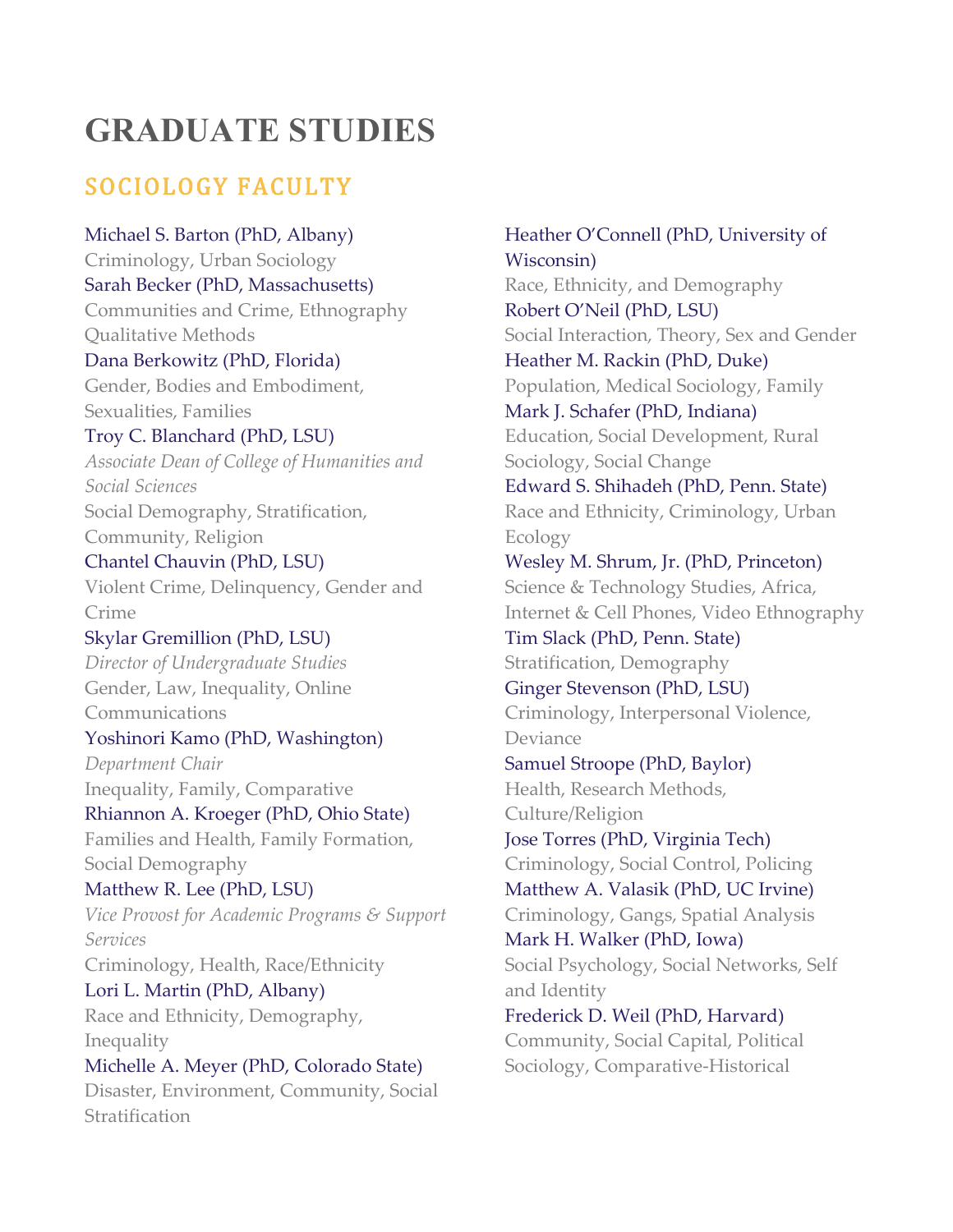### FACULTY PROFILE Dr. Wes Shrum



Dr. Wes Shrum joined the Department of Sociology in 1982. Dr. Shrum's primary interest has been the sociology of science and technology, particularly in the developing world. Since the early 1990s, he has been examining communication networks, in particular the role of the Internet in African and Asian science. Dr. Shrum focuses mainly on Kenya, Ghana, and Kerala (southwestern India). Recently, he's been working hard on the changes wrought by the introduction of mobile phones in Africa. Dr. Shrum's preferred methodology is video ethnography, developed together with a group of students in our department. Dr. Shrum recently co-authored the book, *Video Ethnography In Practice: Planning, Shooting, and Editing for Social Analysis.* He is also the Director of *Ethnografilm Paris.* 

*Ethnografilm Paris* is a Director's festival for nonfiction film. They provide a forum for filmmakers to interact. All documentary forms are invited, including short films, student films, and academic films. Following the main festival in Paris, France, April 3-7, 2018, a selection of films will travel to our smaller festivals in India, Kenya, Ghana, Sydney, and New Orleans during summer and fall of 2018.

The venue is located at the highest point of Paris, in the historic district of Montmartre, famous for the birth of modern art and avant-garde cinema. Owned by the French director Claude Lelouch, *Ciné 13* sits next to the windmill immortalized by Van Gogh and Renoir. It is undoubtedly the finest fringe theatre on planet earth. Seating is provided for one hundred people, mostly on couches. Four levels will be wallpapered with original artwork based on screen shots from films at the 2018 festival. These will be given to their directors on site.

Admission is free. Attendees are invited to come and go as they please for four days, with free food and wine. Typically, one hundred films are shown, from over three dozen countries.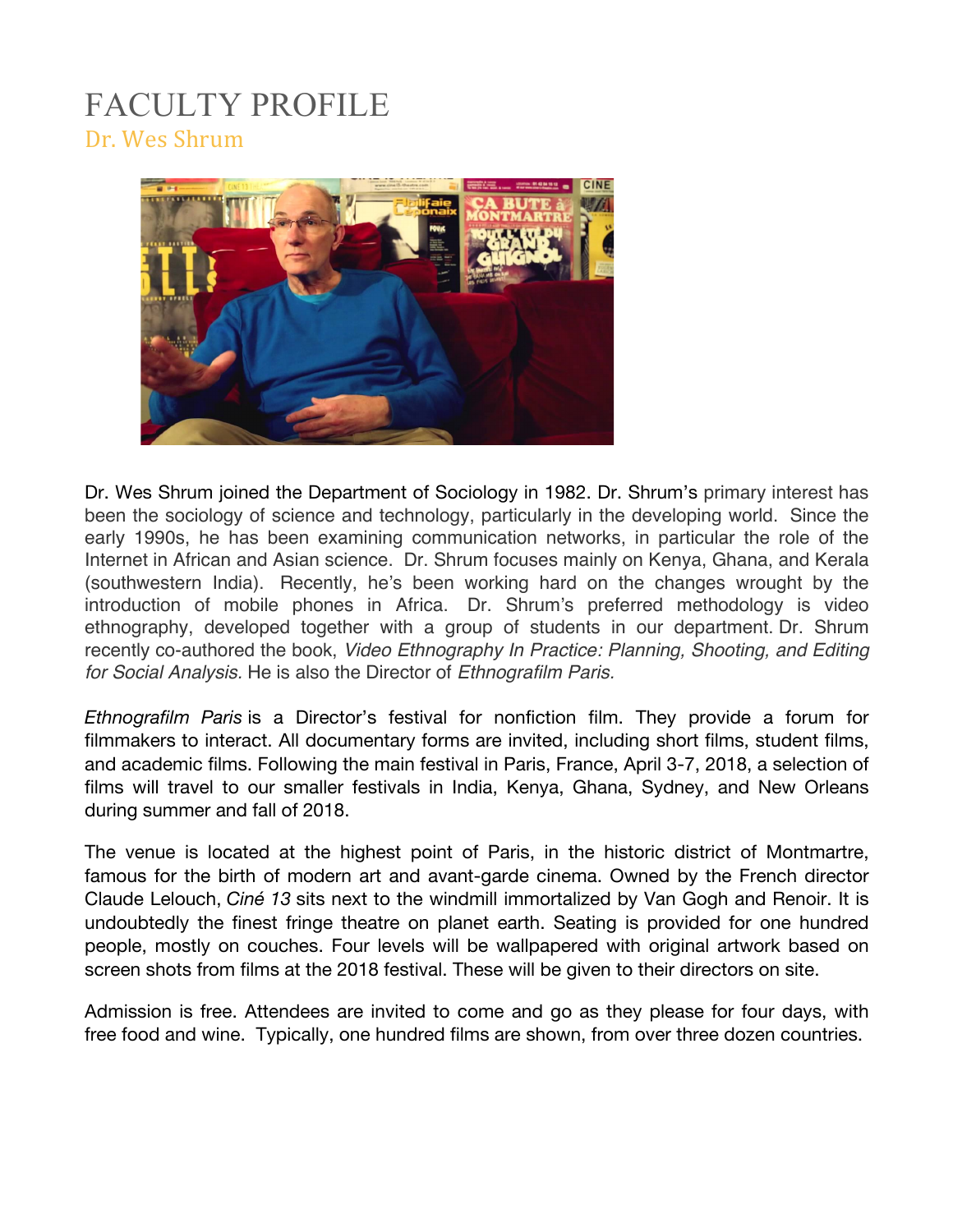# GRADUATE PROGRAM OVERVIEW

We have about 50 graduate students from all over the country and outside the United States. Our current and past foreign students are from Turkey, Taiwan, Japan, China, Kenya, and the Philippines, among others. Each "cohort" consists of 5-13 students and most of our students are funded as Teaching Assistants or Research Assistants.

Our Ph.D alumni are, again, all over the world. Most of them are teaching in colleges and universities, but others are in research institutions, governmental agencies, or private industries.

Our graduate program is primarily designed for producing PhDs, rather than terminal MAs. Applications and supporting materials for all graduate study (including three letters of recommendation) must be submitted through the online application site for the LSU Graduate School.

#### Admission

The Department generally requires an undergraduate GPA of 3.0 or a graduate GPA of 3.5 for admission. Admission and funding is normally for the Fall Term. Applicants desiring financial support should submit credentials by the end of January. Even students who are admitted without funding, however, may be considered for assistantships as resources become available.

#### Graduate Assistantships

The Department offers a number of graduate assistantships to qualified students. They involve research or teaching under the supervision of one or more faculty members. For those without funding, but from an under-represented group, we have tuition awards (exemptions) available.

The Graduate School offers a number of fellowships and scholarships to exceptional and superior students. Among these are Enrichment Funds for incoming students, Graduate School Dissertation Fellowships, Huel D. Perkins Diversity Fellowships, and Board of Regents Graduate Fellowships. Upon receiving promising candidates, the Director of Graduate Studies will make nominations for these awards.

Graduate Assistants and other fellowship recipients are exempt from tuition but still have to pay university fees. Graduate Assistants and fellowship recipients are also eligible for the premium assistance program for Student Health Insurance.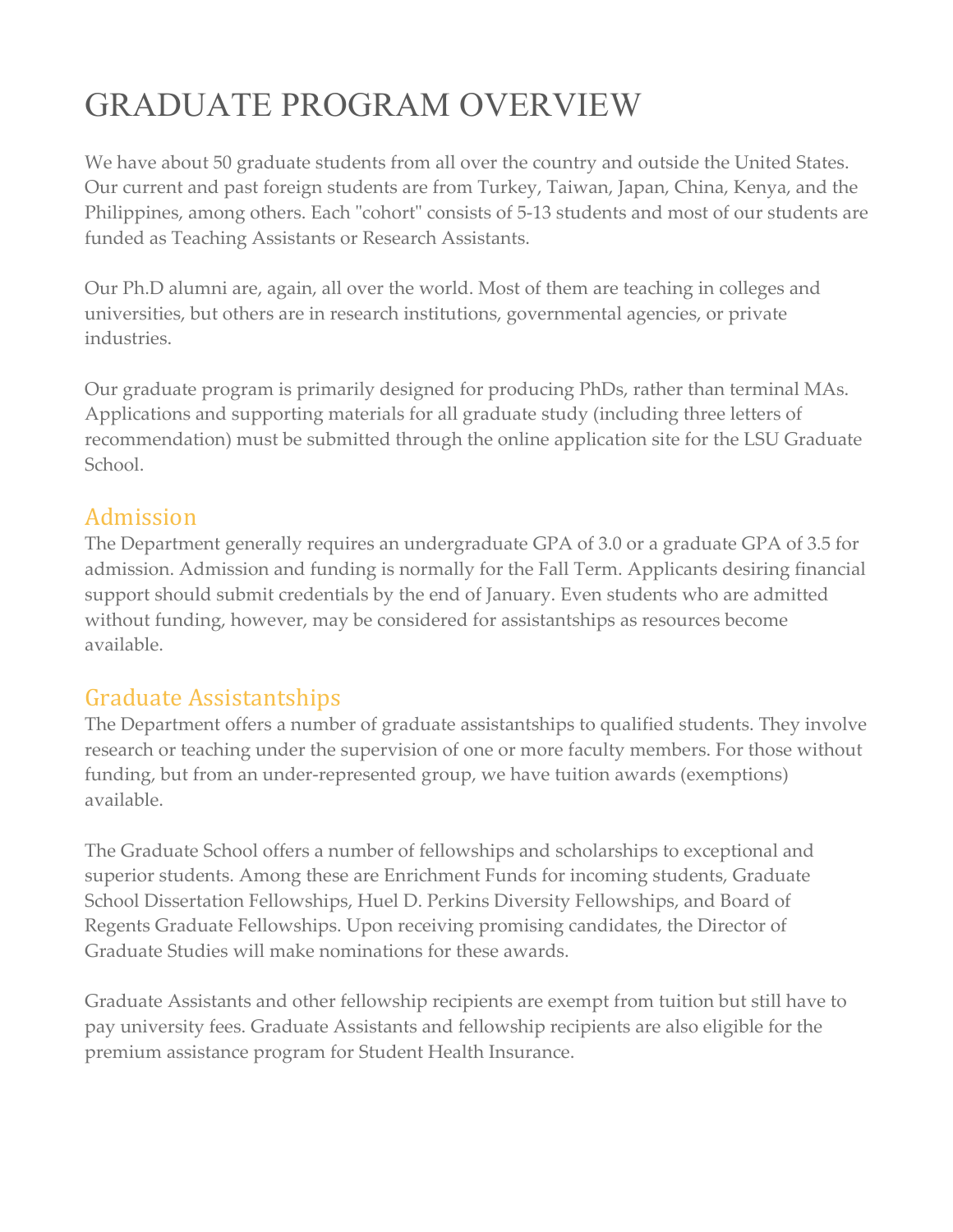# GRADUATE PROGRAM OVERVIEW Cont.

#### The MA Program

Our MA Program requires two years of graduate study and is expected to lead onward to the PhD. Minimum course requirements are 36 hours of graduate work. Students may be permitted to transfer up to twelve hours of coursework at the graduate level from another institution.

After satisfying coursework requirements, a master's degree is conferred upon completion of either an empirical research paper or a master's thesis, to be defended before the student's MA committee.

#### The PhD Program

The PhD program in sociology is designed to prepare students for a career in sociology that combines research and teaching. A broad general knowledge of sociological theory and research methodology is required. Students will also choose and develop a research program in a specialty area.

Our students typically develop a close working relationship with one or more faculty members and co-author research papers with them. In this way, the student begins as an apprentice and finishes with a substantial research record.

Minimum course requirements for PhD are 54 hours of graduate work. Students finish all course work, then take the General Exam, write and defend their dissertation proposals, and write and defend their PhD dissertations.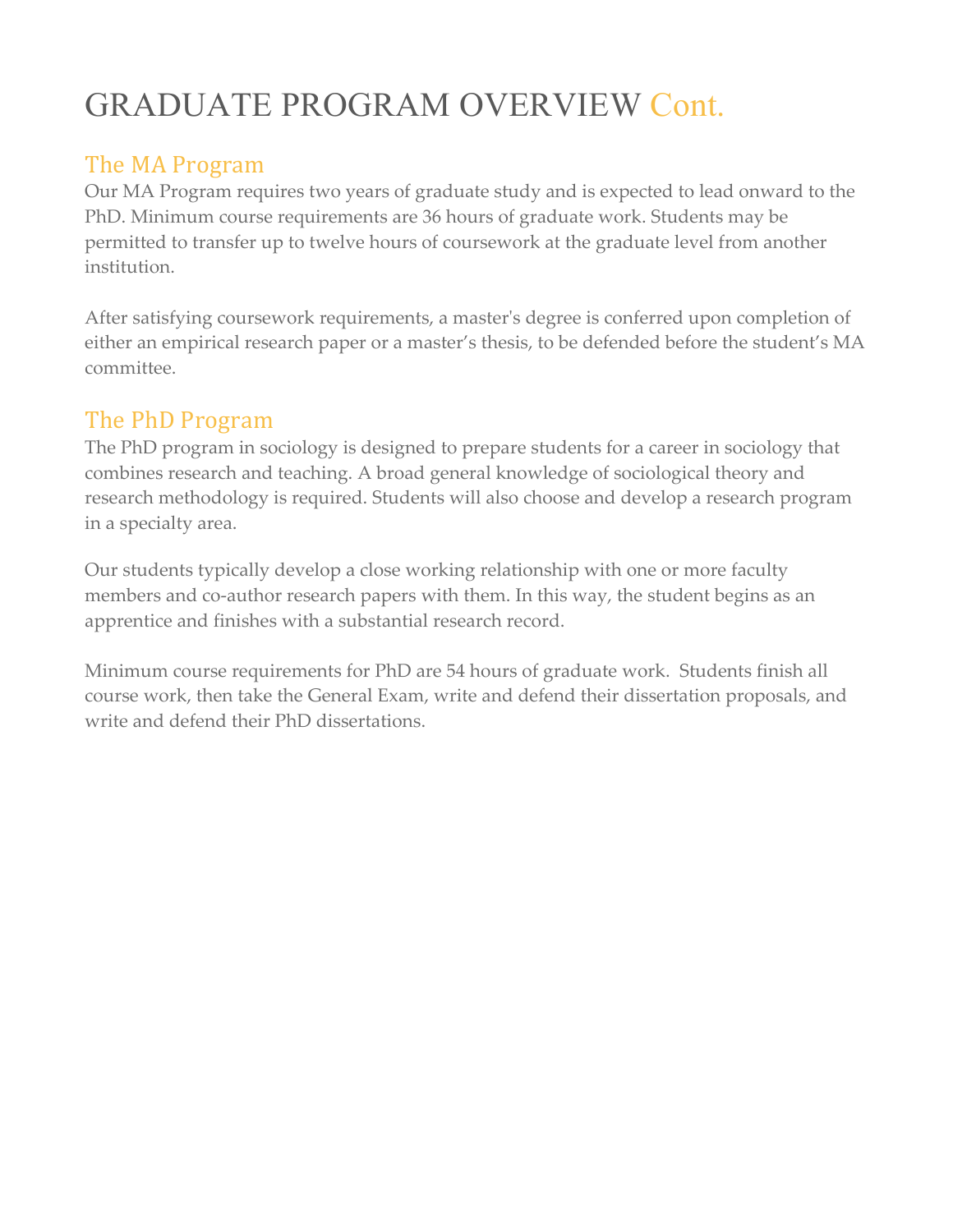### GRADUATE STUDENT PROFILE J. Carlee Purdum



J. Carlee Purdum is a doctoral candidate and research assistant in the Department of Sociology. She recently won a grant to begin interviewing corrections officials and emergency management officials involved in the response efforts for Hurricane Irma in the state of Georgia. The Quick Response Grant program through the Natural Hazards Center at University Colorado Boulder gives grants to support the collection of perishable data in the immediate aftermath of a disaster. Carlee's dissertation is entitled, "Inmates in Disaster." Her ongoing research projects include a paper co-authored with Dr. Michelle Meyer and a number of graduate students entitled, "Perspectives from Nonprofit Organizations on Education and Training Needs for Disaster Recovery."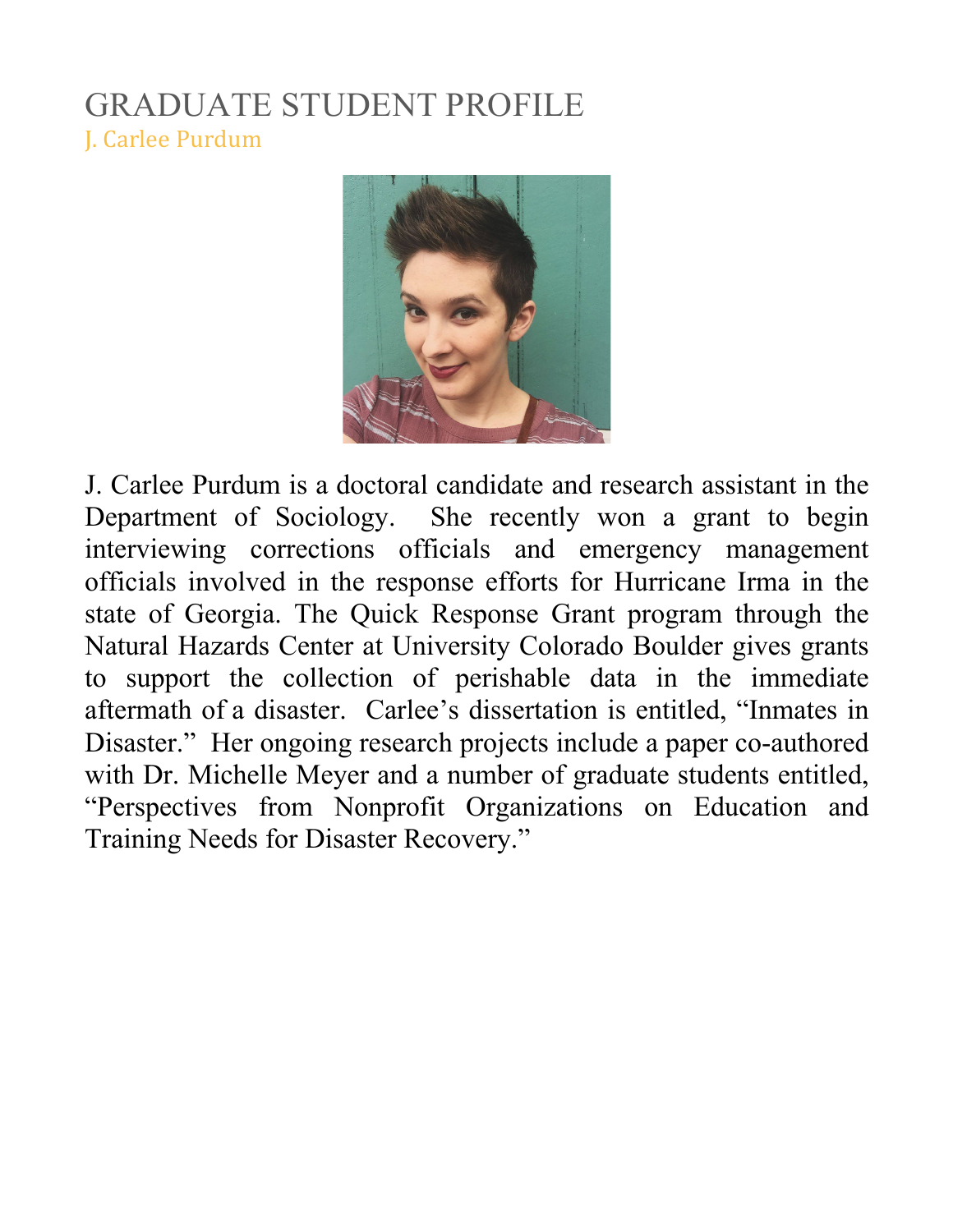Reflections on the Ethnographic Film Festival By Jahaan Chander, Doctoral Student

One of the perks of being a graduate student in the department of Sociology at LSU is that you are afforded unique opportunities that can provide experiences that are truly fulfilling. In the spring of 2017, I was fortunate enough to take advantage of one of those opportunities. A short film that I directed and produced as an assignment for Dr. Wesley Shrum's video ethnography course was accepted into the annual *Ethnografilm Festival* in Paris, France. With the help of a generous travel grant from the LSU graduate school, I was able to fly to Paris and present my film at the festival, an experience that I will never forget.

Paris is one of the most beautiful cities that I have ever had the pleasure of visiting. Like most tourists, I visited the Eifel Tower, Notre Dame, the Louvre, and other common tourist attractions but honestly, the entire city is something to experience. Walking through the Parisian streets felt like walking through the pages of a wellwritten romance novel. One can feel the history and personality of the city ebbing from every street corner. While exploring Paris, I was able to meet Middle Eastern migrants, eccentric street artists, and other interesting groups of people that enriched and broadened my perspective with their uniquely Parisian modalities and ways of thinking.

The film festival was packed with its own diverse group of scholars, filmmakers, and artists. After watching a film, I got to chat with the filmmakers and get there take on their projects. Like most of us, I've seen plenty of movies at the theatre, but I had never seen my own work on the big screen. Watching my work on the big movie screen was probably one of the most memorable and fulfilling experiences that I have ever had in my life and it's something I will probably never forget.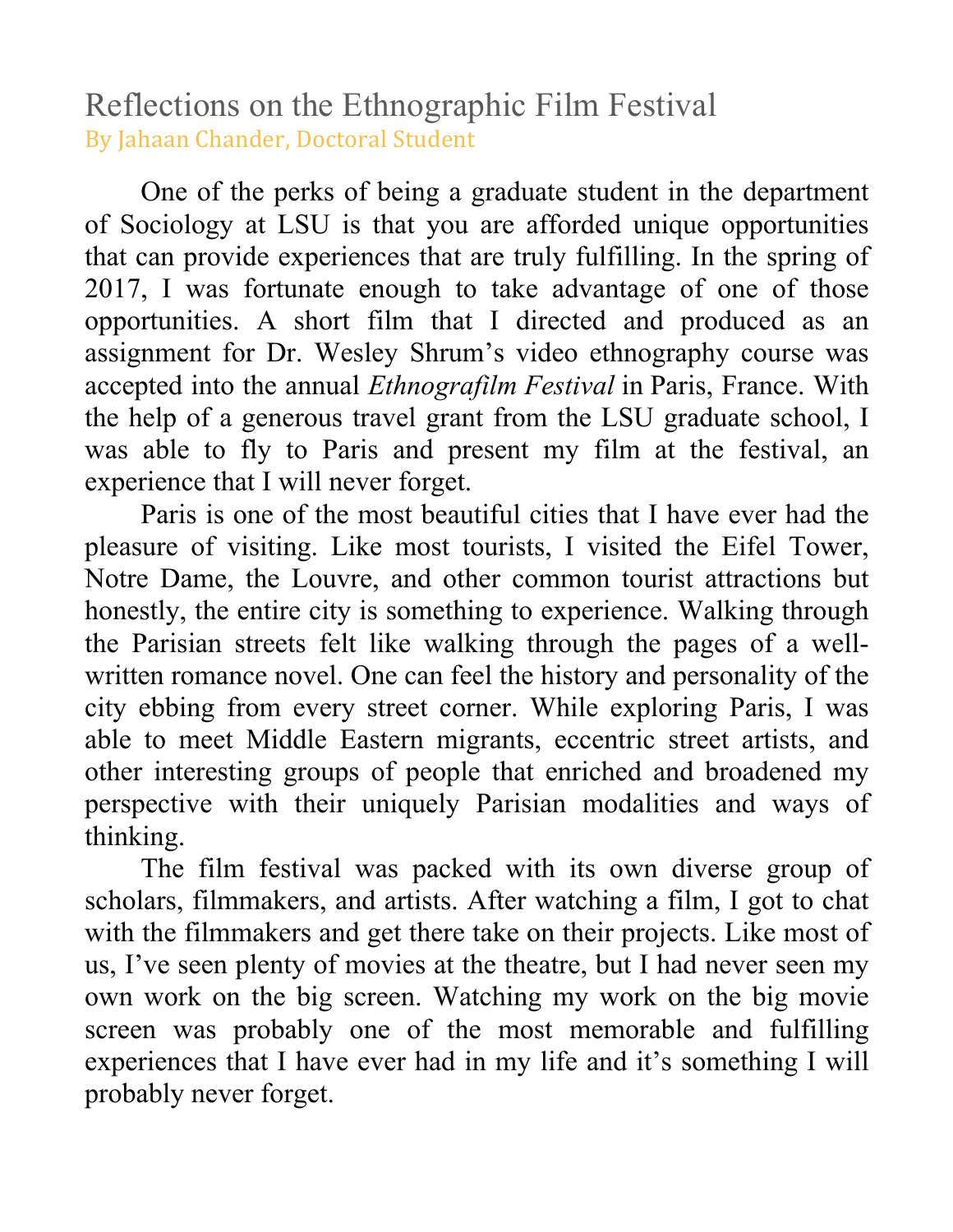# GRADUATE COURSE DESCRIPTION

#### **7121 Seminar: Classical Sociological Theory (3)**

Prereq.: consent of instructor. Historical survey of sociology with primary emphasis on European (Marx, Weber, and Durkheim) and early American (Mead and Park) sociologists.

#### **7131 Seminar: Contemporary Sociological Theory (3)**

Prereq.: SOCL 7121 or equivalent. Current theoretical arguments in sociology.

#### **7201 Research Methods in Sociology (3)**

Prereq.: SOCL 2201 or equivalent. Introduction to inferential methods in sociological research; emphasis on interpretation and current research.

#### **7203 Advanced Research Methods in Social Science (3)**

Prereq.: SOCL 7201 or equivalent. Also offered as POLI 7963. Survey of advanced methodology in the social sciences; emphasis on general linear model and causal models.

#### **7211 Seminar: Methods of Social Investigation (3)**

Prereq.: EXST 7003 or equivalent. Research methods in the social sciences; interplay of theory and methods of research; formulation of research problems and design; measurement and scaling; sampling; ethics in research; and critiques of social science research.

#### **7213 Specialized Topics in Social Science Methods (2-3)**

Prereq.: SOCL 7203 or POLI 7963 or equivalent. May be taken for a max. of 12 sem. hrs. of credit when topics vary. Also offered as POLI 7964.

#### **7351 Seminar: Topics in Rural Sociology (3)**

Prereq.: consent of instructor. May be taken for a max. of 9 sem. hrs. credit if topics vary. Specialized areas in rural sociology.

#### **7391 Seminar: Topics in Social Organization (3)**

Prereq.: consent of instructor. May be taken for a max. of 12 sem. hrs. credit if topics vary. Specialized areas in social organization.

#### **7491 Seminar: Topics in Social Institutions (3)**

Prereq.: consent of instructor. May be taken for a max. of 12 sem. hrs. credit if topics vary. Specialized areas in social institutions.

#### **7591 Seminar: Topics in Social Issues (3)**

Prereq.: consent of instructor. May be taken for a max. of 9 sem. hrs. credit if topics vary. Specialized areas in social issues.

#### **7691 Seminar: Topics in Social Interaction (3)**

Prereq.: consent of instructor. May be taken for a max. of 9 sem. hrs. credit if topics vary. Specialized areas in social interaction.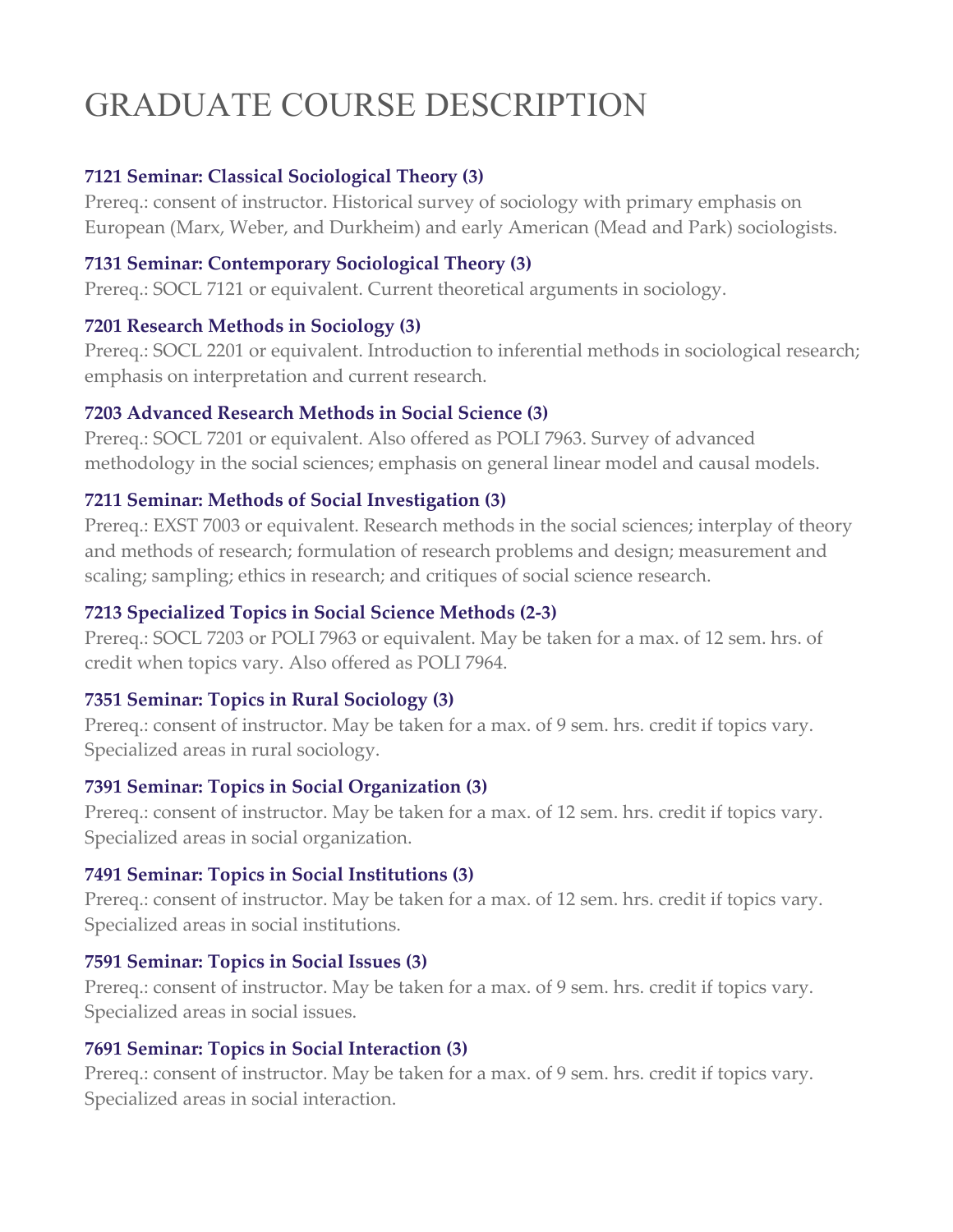# GRADUATE COURSE DESCRIPTION Cont.

#### **7791 Seminar: Topics in Population and Ecology (3)**

Prereq.: consent of instructor. May be taken for a max. of 6 sem. hrs. credit if topics vary. Specialized areas in population and ecology.

#### **7901, 7902 Independent Reading and Research (3,3)**

Prereq.: successful completion of at least one year of graduate work.

#### **7903 Proseminar in Sociology (1)**

Required twice of both master's and Ph.D. candidates. Pass-fail grading. Contemporary research and critical issues in sociology.

#### **8000 Thesis Research (1-12 per sem.)**

"S"/"U" grading.

#### **8900 Research in Sociology (1-6)**

Open only to students engaged in a specific, organized research project under faculty supervision. Student must be engaged in design and implementation of research and analysis and interpretation of data.

#### **9000 Dissertation Research (1-12 per sem.)**

"S"/"U" grading.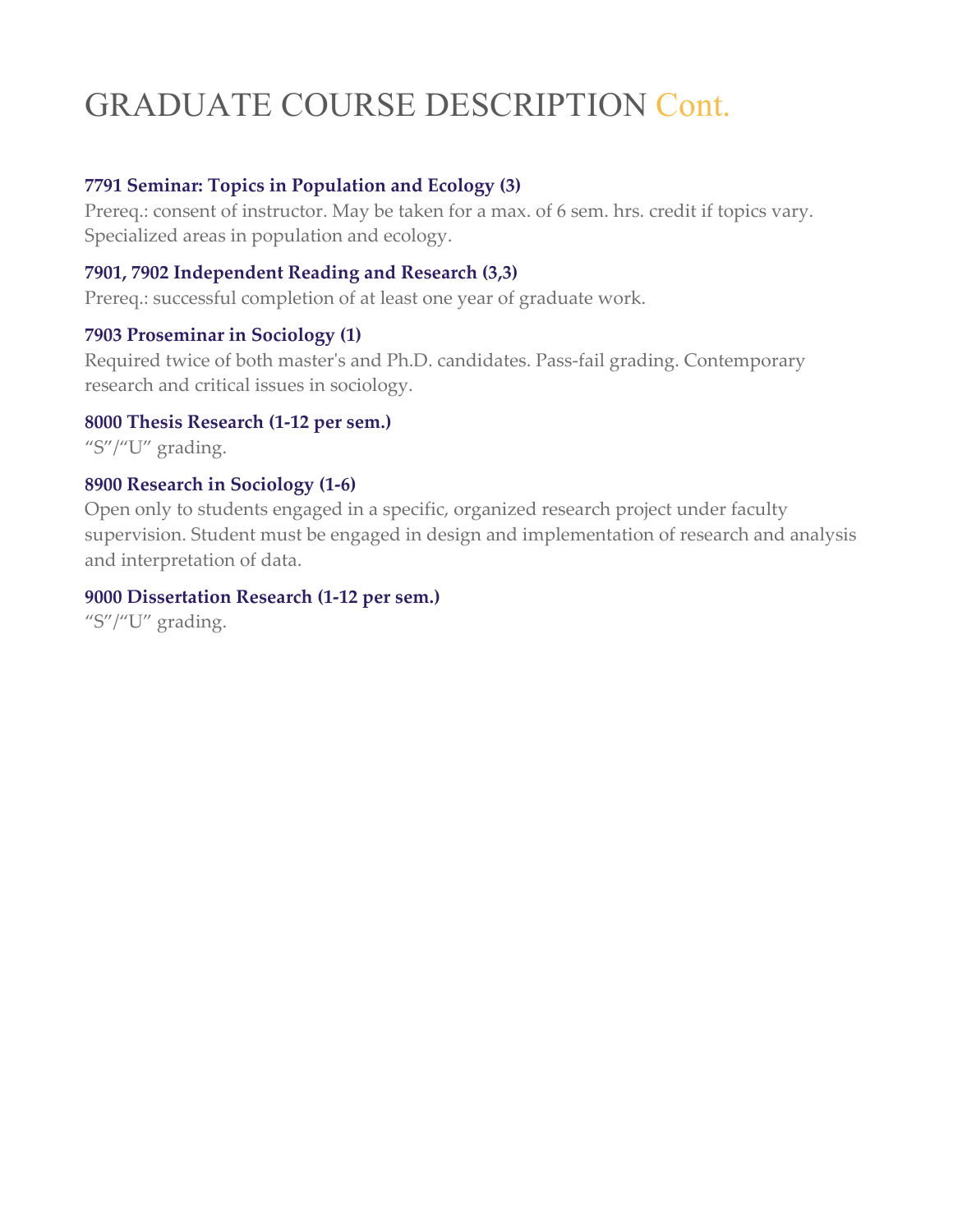### PHD GRADUATES SINCE 1985 WITH MOST RECENT PLACEMENTS

2017 Dari Green, LSU; Luke Castle; Castell Sweet, University of Dayton; Emily Blosser, University of Louisiana at Lafayette;

2016 Joe Cleary; Win Guan, LSU Pennington Biomedical Research Center; Melinda Jackson, Nicholls State University; Matthew LeBlanc, Xavier University; Ya-Feng Lin, South Texas College; Danielle Thomas, SportQuest Ministries

2015 Will Bryerton, Lone Star College; Michael Cope, Brigham Young University; Kayla Fontenot, U.S. Census Bureau; Durmus Ali Yuksek, Turkish Military Academy

2014 Brett Lehman, Auburn University; Ashley Perry, Mississippi State University

2013 Donovon Ceaser, California State University, East Bay; Chantel Chauvin, Louisiana State University; Skylar Gremillion, Louisiana State University ; David Maddox, Bellarmine University; Le'Brian Patrick, Xavier University; Sarah Walsh, The Policy & Research Group

2012 Candice Myers, Pennington Biomedical Research Center; Lisa Winters, Coastal Carolina University

2011 Raymond Barranco, Mississippi State University; Jessica Doucet, Francis Marion University; Aaryn Ward, Pearl River Community College

2010 Emily Berthelot, University of Arkansas-Little Rock; Tim Brown, University of Arkansas-Little Rock; Julia D'Antonio, Loyola University; Makiko Hori, University of Tennessee-Chatanooga; Jessica Pearce, South Louisiana Community College

2009 Anna Cutlip, Pfeiffer University; Lacie Michel, Louisiana Tech; Paige Miller, University of Wisconsin-River Falls; Claire Norris, Xavier University; Shaun Thomas, University of Arkansas

2008 Michael G. Bisciglia, Southeastern Louisiana University; Chiung-Yin (Joy) Hu; Mark O. Melder, Louisiana Tech; Matthew Wilkinson, Coastal Carolina University

2007 Russell R. Davis, University of West Alabama; Richard B. Duque, University of Vienna; Chanika R. Jones, Southern University

2006 Amanda Abraham, Institute for Behavior Research at the University of Georgia; Timothy C. Hayes, University of North Carolina-Pembroke; Asha D. Luthra, Shell Exploration and Production Co.; Monisa Shackelford Mooney, Pensacola Junior College; Marcus Ynalvez, Texas A&M International University

2005 Theresa Davidson, Samford University; Amy Manning Kirk, Sam Houston State University

2004 Susana Guerra, Tracfone Wireless, Inc.; Jospeter Mbuba, Indiana University-Purdue University Fort Wayne

2003 Carl Marie Riden, Longwood University; Ginger Stevenson, Louisiana State University

2002 Catherine Elizabeth Burton, The Citadel; Patricia Campion, Tennessee Tech University; M. Kelly James, Winthrop University; Chizuko Wakabayashi, University of Niigata Prefecture

2001 Troy Christoph Blanchard, Louisiana State University; Alison K. Neustrom, Public Affairs Research Council; Robert Paul O'Neil, Louisiana State University; Melissa Oliver Stainback; Linda Anderson Tobin, Austin Community College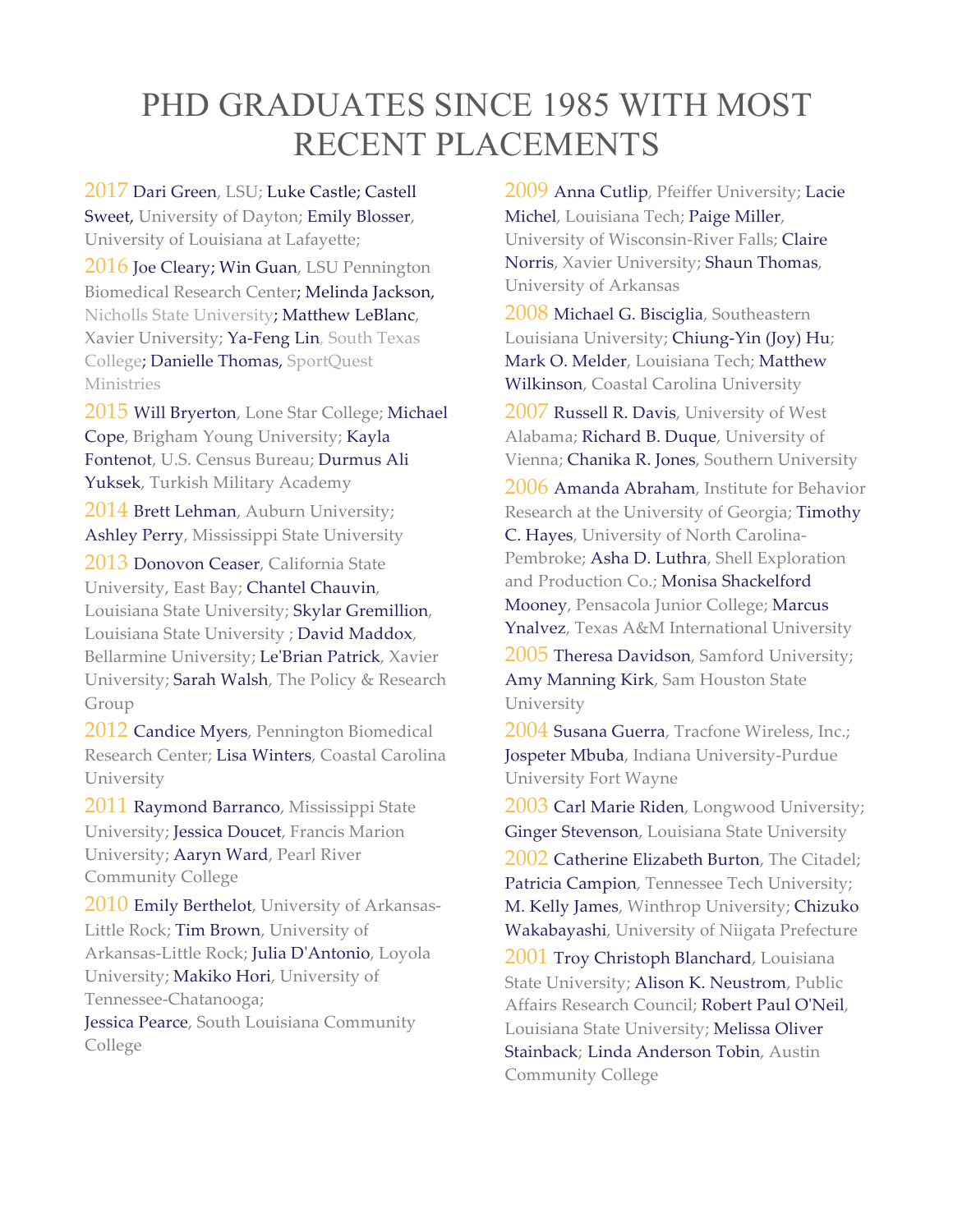## PHD GRADUATES SINCE 1985 WITH MOST RECENT PLACEMENTS Cont.

2000 Rebecca (Carter) Powers, East Carolina University; William Craig Carter, Middle Tennessee State University; Shirley A. Keeton, Fayetteville State University; Michelle Marie Livermore, Louisiana State University; Rebel Mary Reavis, University of Tennessee-Martin; Marsha Norton West; George Preston Wooddell, University of Louisiana-Lafayette 1999 Stephen Edgar Costanza, Central Connecticut State University; Matthew Raleigh Lee, Louisiana State University 1998 Kiyomi Ando, Meijo University, Japan; Ivan Mihailov Chompalov, Edinboro University of Pennsylvania; Vaughn Allen Decoster, University of Arkansas; Nicole Thomson Flynn, University of South Alabama; Jo Kuhn Galle; Michael Owen Maume,

University of North Carolina-Wilmington; Tobias Albert Ten Eyck, Michigan State University

1997 Yanyi Kasongo Djamba, Auburn University at Montgomery; Deborah Marie Hanrahan; Graham Christophe Ousey, College of William and Mary

1996 Kuo Hua Chen, Tamkang University, Taiwan; Deann K. Gauthier, University of Louisiana-Lafayette; Mary Lynn Gautier, Georgetown University; John Collins Kilburn, Texas A&M International University; San-Yi Li, Providence University (Taiwan); Esther J. Olinde; Dawood Hussein Sultan, University of Tennessee-Martin

1995 Carl Leon Bankston III, Tulane University; David Emile Maurer, University of New Orleans; James Adu Opare, University of Cape Coast

1994 Frederick Carson Mencken, Baylor University; Neller Ree Simpkins

1993 Alphonse Rubagumya

1992 Diane Catalano Keithly, Southern University; Jianghong Li, Telethon Institute for Child Health Research

1991 Larry Allen Gould, Northern Arizona University; Joan Marie Morris, University of Central Florida; Roberta Loupe St. Pierre, Louisiana State University

1989 Ann C. (Dellenbarger) Ziebarth, University of Minnesota; Oiseozoje Godwin Ohiwerei, New Jersey City University; James William Robinson, Louisiana State University-Eunice

1988 Jeffrey Michael Clair, University of Alabama-Birmingham; Gloria R. Martinez, University of the Philippines Los Baños; Carol Yvette Thompson, Texas Christian University

1987 E Clark Forrest Jr; Bethania Maria Gonzalez; James Francis Quinn, University of North Texas; Cheryl L. Thayer-Doyle

1986 Ollie Collden Christian, Southern University; Leroy Allen Furr, University of Louisville; Robert Earl Sanderson, University of Arkansas-Little Rock

1985 Carol Sue Campbell, McNeese State University; Pamela Jean Jenkins, University of New Orleans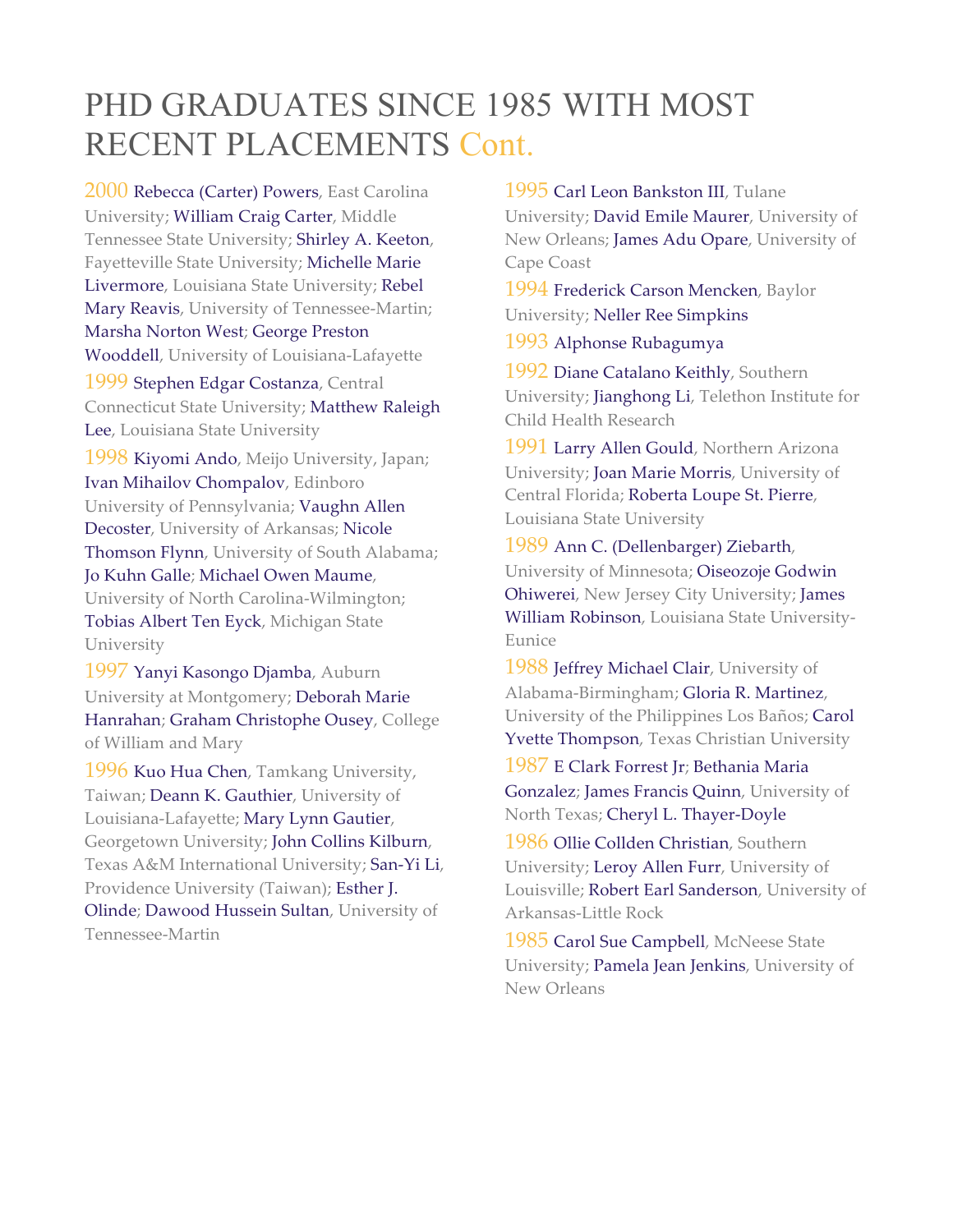### **HOW TO APPLY** Domestic Degree-Seeking

A domestic degree-seeking applicant is one who wants to complete a graduate program at the Masters, Doctoral, Educational Specialist, or Certificate level and is a citizen or permanent resident of the United States. Both the Graduate School and the department applied to must approve admission.

#### **Step 1: Select a Graduate Program**

LSU offers more than 120 graduate degree programs, more than 10 graduate certificates, and some programs can be completed online.

#### **Step 2: Review Department Admission Requirements**

Review the **department's website** to view its admission deadlines and requirements.

#### **Step 3: Review Graduate School Admission Requirements**

All applicants must have the following in order to be considered for unconditional admission:

- A Bachelor's degree from an accredited U.S. institution or the equivalent from a foreign institution.
- A grade point average (GPA) of at least 3.00 ( $A = 4.0$ ) on all undergraduate work (or in the final 64 credit hours) and any graduate work already completed.
- Acceptable GRE score.

#### **Step 4: Draft and Gather Additional Application Materials**

#### **Step 5: Send GRE Scores**

Send official GRE scores to the Graduate School using the ETS institution code **6373**.

#### **Step 6: Upload and Request Transcripts**

#### **Step 7: Fill Out and Submit Application**

There are a limited number of application fee waivers on a first-come, first-serve basis to applicants who are U.S. citizens or permanent residents and who belong to under-represented groups or who hold active or veteran military status. Applicants affiliated with the following programs should fill out the waiver request form and supply a signed letter of support from the program director: Minority Access to Research Careers (MARC), McNair Scholars, Project 1000, Post Baccalaureate Research and Education Programs (PREP), GEM Fellowship Program, and Initiatives for Maximizing Student Diversity (IMSD).

The **Fee Waiver Request form** should be submitted online. Application fee waivers cannot be requested for late applications.